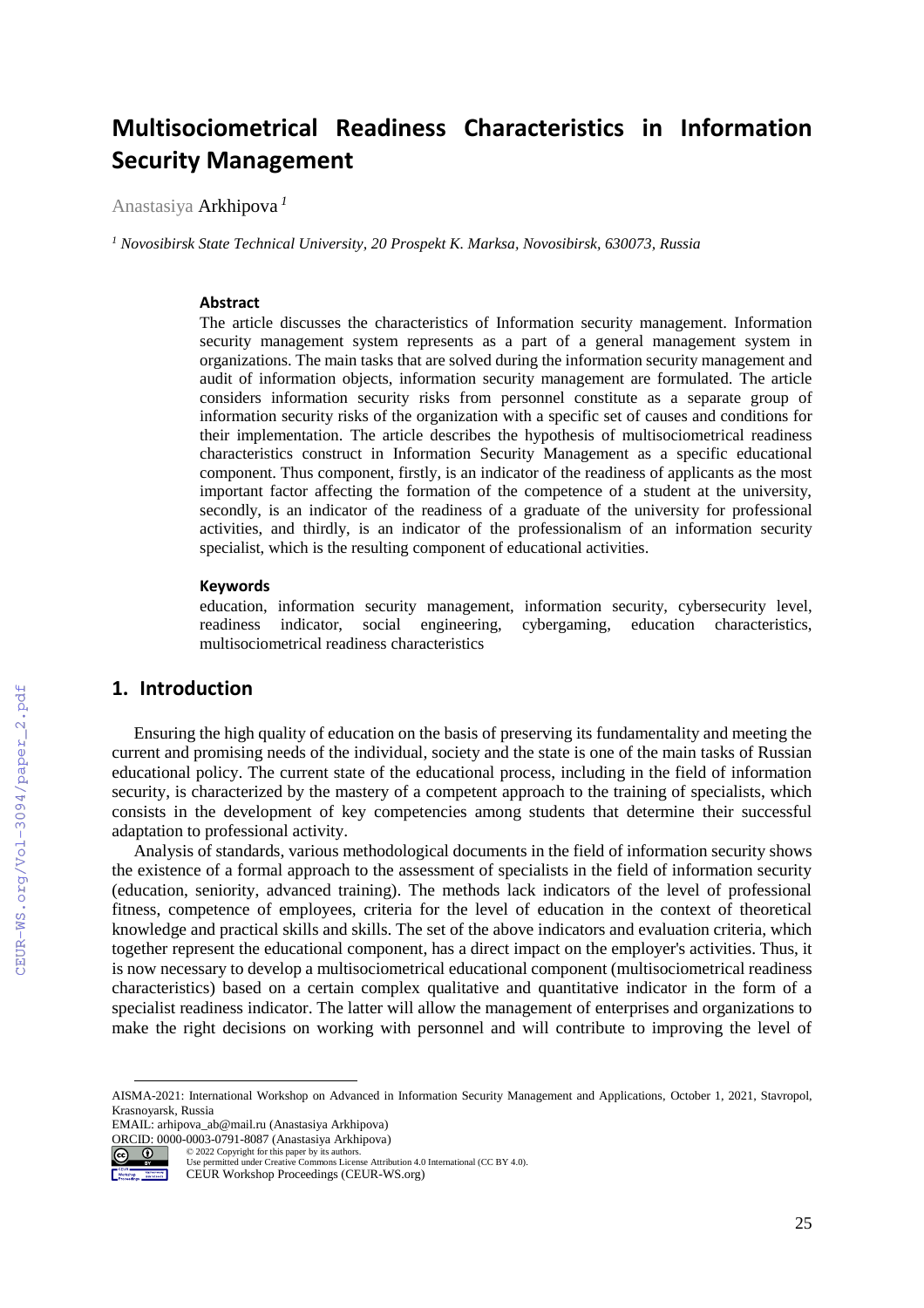training of specialists in information security as the most important organizational and technical task of providing information security of the Russian Federation.

Today, in the framework of employment, applicants are not only required to comply with the professional model of the specialist in the context of professional skills (hard skills), but also a certain complex of psychophysiological characteristics (soft skills). Thus, the optimal combination of soft skills and hard skills presents some model of a graduate of an educational institution to the context of a continuous education model [7]. This article attempts to focus on the field of information security [3, 12]. However, it can be extended to other spectra and interdisciplinary areas of research.

The purpose of this article is to describe the technology of generating the multisociometrical readiness characteristics in information security management.

### **2. Information security management**

Information security management system is a part of general management system in organizations. It is based in the group of business risks approach. Its primary objective is to found, implement, exploit, supervise, maintain and improve information security of organizations. Information security management is a systematic approach for managing sensitive information in order to protect it. Information and security is the something beyond of installing a simple fire wall or tying of a contract with a company in the field of information security. In such an approach, it is important that we balance various security activities with a common strategy in order to provide an optimal protection level.

The main purpose of the information security management is to objectively assess the current state of the information security of the organization, for counteracting possible external and internal threats.

Today, conducting an audit of information security management systems is a necessary and required activity. A number of organizations whose business is closely connected with the use of information technologies, such as banks, oil, gas, energy and telecommunications companies, have recently become more active in conducting audits of information security management systems.

The main tasks that are solved during the information security management and audit of information objects, information security management are:

- analysis of structure, functions, used technologies of automated processing and transfer of information to the information objects, analysis of business processes, regulatory and administrative and some technical documents;
- identification of significant information security threats and ways of their implementation; identification and ranking of existing technological and organizational vulnerabilities at the information objects by the danger level;
- development of models of violators, application of active audit techniques to check the possibility of violators implementation of identified information security threats;
- analysis and assessment of risks associated with threats to the security of information resources;
- assessment of the information security management system for compliance with the requirements of the existing information security standards, and development of recommendations for improving the information security management system;
- assessment of the current level of information objects protection and localization of bottlenecks in the protection system;
- development of proposals and recommendations to introduce new and improve the effectiveness of the existing mechanisms for the provision of information security.

Information security risks from personnel constitute a separate group of information security risks of the organization with a specific set of causes and conditions for their implementation.

A set of risk factors represents a single network with causal relationships. Risk factors of the first and second levels are identified. Second-level risk factors mean relatively small phenomena that an organization can work out separately. The group of risk factors of the first level are phenomena that directly and most strongly affect the possibility of implementing threats to information security from personnel. A special place in the organization's personnel system is occupied by information security specialists. They are directly involved in the creation of the Information security management system, its audit and monitoring.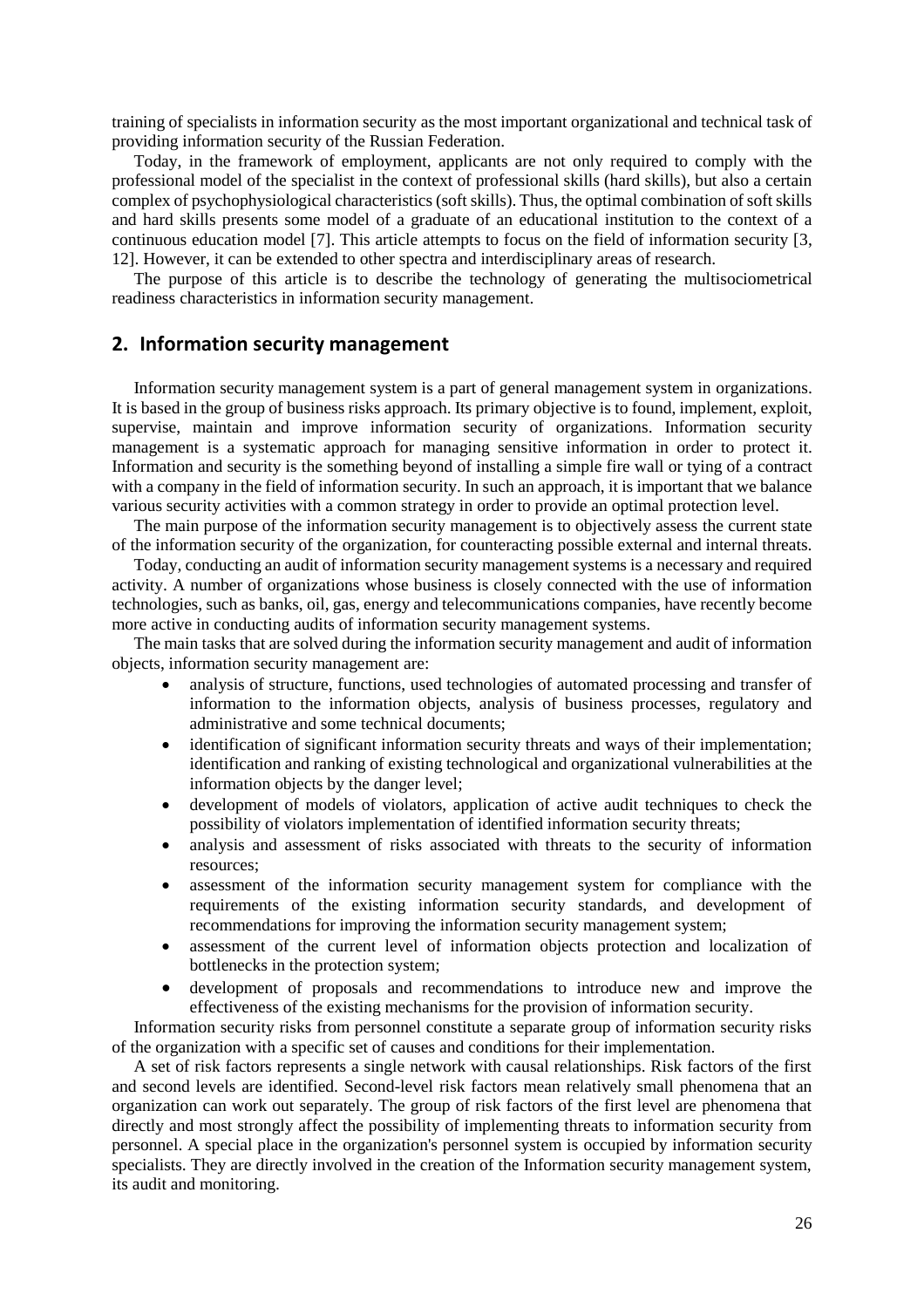A review of the literature on the development and exploring information security management systems indicates that such systems depend on the human factor [1-2, 5, 7, 11-16].

In order to optimize the processes of information security audit and applicant diagnostics, there is a need to develop an educational component as a multisociometric characteristic, firstly, an indicator of the readiness of applicants as the most important factor affecting the formation of the competence of a student at the university, secondly, an indicator of the readiness of a graduate of the university for professional activities, and thirdly, an indicator of the professionalism of an information security specialist, which is the resulting component of educational activities [7].

## **3. Technology of multisociometrical readiness characteristics generation in information security management**

The specialist readiness indicator is directly related to the subject area, therefore, the specialist readiness technology is logical to build from these positions. Let's take a look at information security. The effective solution of problems in this area requires highly organized, highly qualified personnel support, ranging from the employment procedure to continuous processes of advanced training, retraining taking into account program and technological, organizational changes in the information security of the open state. Moreover, the procedure of employing a specialist from the position of a readiness indicator involves an analysis of its characteristics, while the working process is accompanied by the effect of accumulative frequencies of the factors included in it, as well as the formation of additional links [7].

Therefore, in order to generate a readiness index, it is necessary to enter a group of cumulative factors for the assessment of soft skills and hard skills, as well as nominal characteristics with branching by categories and types/forms of education.

Within the project supported by Charity Foundation of Potanin in 2021 in FGBOOU WAUGH "Novosibirsk State Technical University" is developed in the scientific purposes the automated system of assessment of an indicator of readiness of experts of the direction 10.03.01 "Information security" and 10.05.03 "Information security of the automated systems". This system is a tool for monitoring and analyzing training results. The impact of gamblers in the implementation of programs for the education of an enlarged group of specialties 10.00.00 "Information Security" [7, 15] is also evaluated.

Implementation of the automated system for the readiness indicator modelling can be one of useful methods. Algorithm or the comprehensive approach to the estimation of specialists readiness, based on the results of the expert questioning, accumulated frequencies (fuzzy model with linguistic and point scales). It consists of next blocks:

To create and operate the above-mentioned system, a generalized algorithm for estimating of the multisociometrical readiness characteristics in Information Security Management is implemented as the result of the following units (fig. 1)

**Unit 1** is one of the most complex, since it involves the analysis and formalization of criteria and the selection of readiness indicator indicators. Every indicator contains both quantitative and qualitative indicators. Quantitative indicators include specialty/direction data resulting from the competency model in the section of the blocks of disciplines of the curriculum. Qualitative indicators represent a complex of psychophysiological characteristics within the framework of the given direction. Quantitative criteria for choosing indicators should be valid, effective, systemic and measurable (the quantitative and quality aspect).

The technology for generating the specialist readiness indicator is presented in the form of a multilevel structure and involves a consistent solution at all stages: **stage 1, stage 2, stage 3**.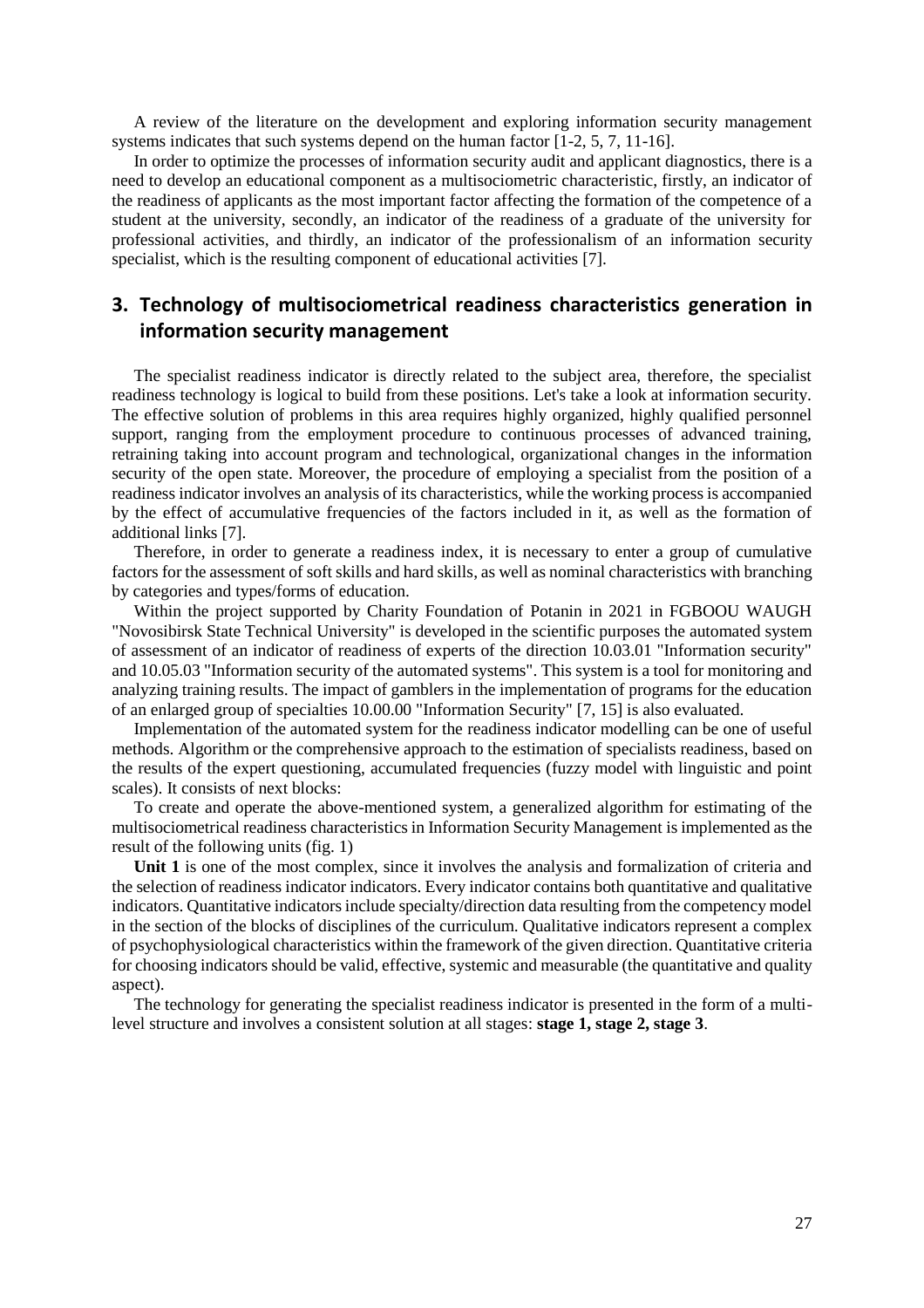

**Figure 1**: Generalized algorithm for estimating of the multisociometrical readiness characteristics in Information Security Management

**Stage 1** is time consuming because it requires the collection and processing of information. By the indicator of readiness of a graduate at this stage is understood: the level of educational achievements of a graduate of an educational institution; an indicator of psychological indicators; the level of interest of the graduate in the field of information security.

1. The level of readiness of a student to study at a university  $(P_{01}^1)$  is an expression of the following form:

$$
P_{01}^{1} = \sum_{j=1}^{n} k_j \cdot \left( \sum_{i=1}^{m_j} \left( D_{X_{ij}} \cdot \alpha \quad (1 - \omega_i) + \omega_i \cdot (1 - \alpha \quad) \cdot P_{X_{ij}} \right) \right), \tag{1}
$$

where  $j$  – result of curriculum training  $(1 \le j \le n, n$  – disciplines curriculum);  $k_j$  - coefficient of significance of disciplines *j*  $(0 < k_j < 1)$ ;  $D_{X_{ij}}$  total result  $X_i$  by discipline  $j$   $(25 \le D_{X_{ij}} \le 100)$ ;  $\alpha$  – summary coefficient of significance  $(0 < \alpha < 1)$ ; weight  $w_i = \{0, 1\}$ ,  $P_{X_{ij}}$  total graduated result  $X_i$  of discipline *j*  $(25 \le P_{X_{ij}} \le 100)$ ;  $m_j$  – number of disciplines in curriculum training part *j*.

2. The indicator of psychological suitability  $(P_{01}^2)$  is a complex three-component qualitative indicator that combines data on the attentive, accuracy of a graduate when working with service documentation, etc. Evaluation is carried out on 5 levels: A - high, B - above average, C - medium, D below average, E - low.

3. The level of interest in the field of information security  $(P_{01}^3, \%)$  is an assessment of the level of interest of a graduate of an educational institution based on comprehensive methods.

Unit 2 includes professional selection of applicants based on the set of obtained indicators  $\langle P_{01}^1,$  $P_{01}^2, P_{01}^3$ .

**Unit 3** involves the formation of a readiness indicator based on the entire period of study at the university by specialty  $(X<sub>1</sub>,$  fig. 2). The indicator takes into account the set of nominal and calculated characteristics.

Elements No. 2- No. 3 (*X2-3*, fig. 2) - 'Theoretical knowledge (Practical skills)' - are composed of the level of theoretical knowledge (practical skills) (%) and the corresponding standard deviations (%).

An integral evaluation in a theoretical and practical context is a weighted average estimate. As weights, we take normalized importance factors calculated from the results of an expert survey: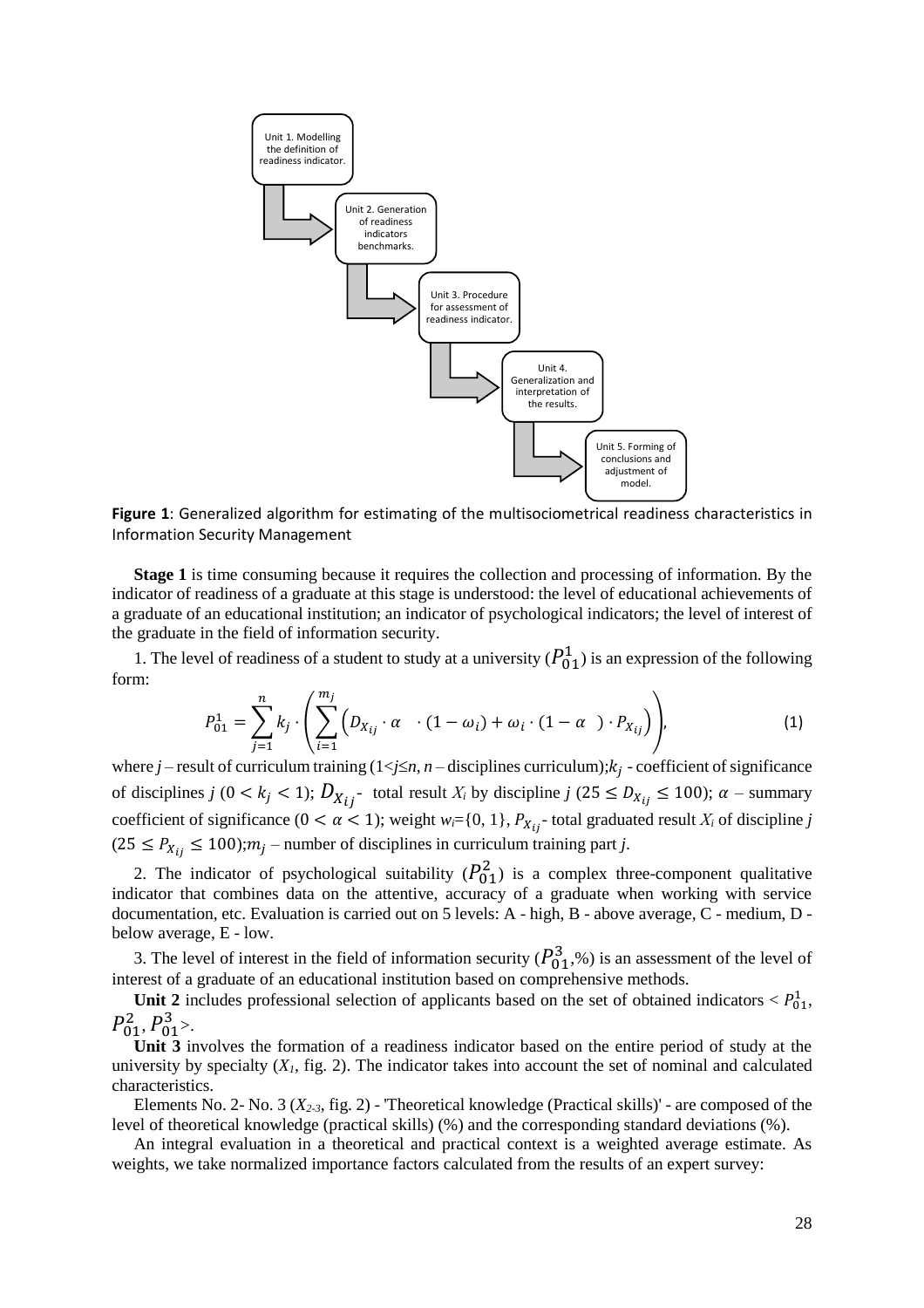$$
L_t = \alpha \sum_{j=1}^n P N_{cj} \cdot \sum_{i=1}^k dt_i^{c_j} \cdot P N_i + (1 - \alpha) \cdot \sum_{j=n+1}^{n+m} P N_{oj} \cdot \sum_{i=1}^k dt_i^{o_j} \cdot P N_i
$$
 (2)

$$
L_p = \alpha \sum_{j=1}^n P N_{cj} \cdot \sum_{i=1}^k dp_i^{k_j} \cdot P N_i + (1 - \alpha) \cdot \sum_{j=n+1}^{n+m} P N_{oj} \cdot \sum_{i=1}^k dp_i^{O_j} \cdot P N_i
$$
 (3)

where  $PN_i$  – normalized coefficient of significance of discipline *i*;  $PN_{Cj}$ ,  $PN_{Oj}$ - normalized coefficient of significance competency (discipline group *C* and discipline group *O*); *α* - coefficient of significance of competency *O*; *n*, *m* – number of competencies *C* and *O* accordingly;  $dt_i$  $_{i}^{C_{j}}$  and  $dp_{i}^{O_{j}}$  (dt $_{i}^{C_{j}}$  $_{i}^{C_j}$  and  $dp_i^{O_j}$ ) – total result of competency *j* cycle of disciplines *C* and *O* accordingly; *k<sup>1</sup>* and *k<sup>2</sup>* – number of disciplines by realized *C* and *O* competencies; *k* – total number of disciplines.

Element No. 4 (*X4*, fig. 2) - Indicator «Adequacy. Discipline».

The adequacy indicator  $(X_{4(1)},\%)$  determines the degree of compliance of the student with his own strength and knowledge based on the results of the state attestation exam. The discipline rate (*X4(2)*,%) is a comprehensive indicator that combines the level of attendance by students in professional disciplines.

Element No. 5  $(X_5, \text{ fig. 2})$  - Indicator of psychological suitability (pays attention to details in information security, mentally capable of handling complexity, continuously improving, honest, hardworking, stress resistance) when working with the data of a graduate of a university. Evaluation is carried out on 5 levels: A - high, B - above average, C - medium, D - below average, E - low.

The last stage of the formation of the multisociometric educational component (readiness indicator) of the information security is Stage «Employment». Based on the calculated indicators, the employer draws appropriate conclusions and makes decisions on employment or refusal of employment of a graduate of the university. Then elements (Performance data, *X6*) and (Additional education, *X7*) of indicator are formed.

Thus, the multisociometrical readiness characteristic represents a 7-component symbolic set of elements (mnemonic code):

$$
X = \langle X_1, X_2, X_3, X_4, X_5, X_6, X_7 \rangle.
$$

The type of parameters of the common educational component (readiness indicator) of information security is shown in fig. 2.

The type of additional parameters of the common educational component (readiness indicator) of information security is shown in fig. 3.

| 7. Additional education | 7.1 Additional educations last year    | $0000 \div 9999$ |
|-------------------------|----------------------------------------|------------------|
|                         | 7.2 Number of additional educations    | $00 \div 99$     |
|                         | 7.3 Additional specialty codes         | $'0'$ -'9'       |
|                         | 7.4 Numbers of professional educations | $00 \div 99$     |
|                         | 7.5 Scientistic degree                 | Yes/No/Range     |
|                         | 7.6 Numbers of scientistic degrees     | $0 + 9$          |
|                         | 7.7 Academic rank                      | Yes/No/Range     |
|                         | 7.8 Numbers of academic rank           | $0 + 9$          |

**Figure 2**: Type of additional parameters of the educational component (readiness indicator) of information security specialists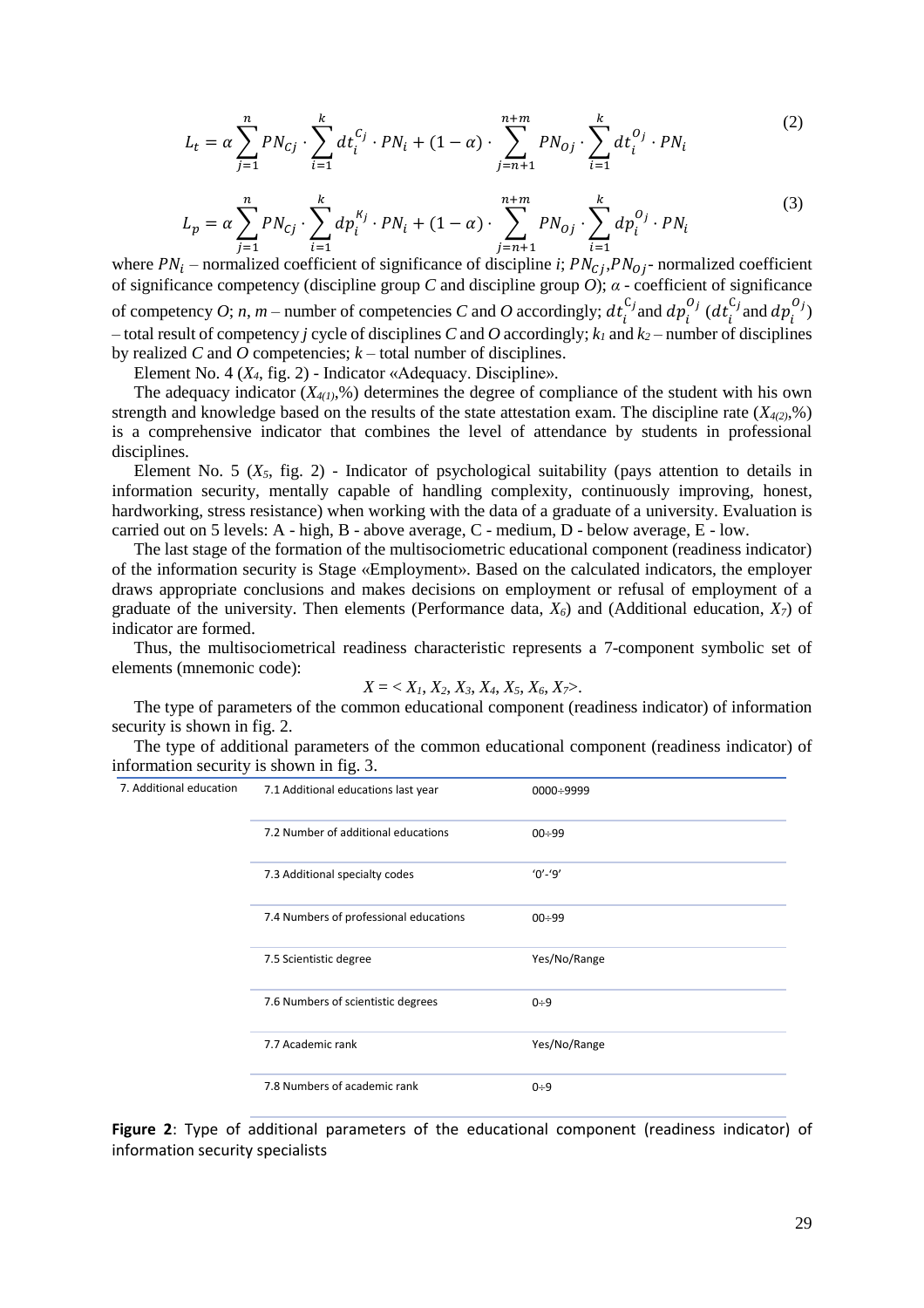| 1. Specialty                                 | 1.1 Specialty code                                                            | $0^{\circ} - 9^{\circ}$ |
|----------------------------------------------|-------------------------------------------------------------------------------|-------------------------|
|                                              | 1.2 Year of graduation                                                        | $0000 \div 9999$        |
| 2. Theoretical base                          | 2.1 Theoretical knowledge                                                     | 0:100                   |
|                                              | 2.2 Root mean square deviation                                                | $0 \div 100$            |
| 3. Practical base                            | 3.1 Practical skills                                                          | 0:100                   |
|                                              | 3.2 Root mean square deviation                                                | 0:100                   |
| 4. Adequacy. Discipline                      | 4.1 Indicator of adequacy                                                     | 0:100                   |
|                                              | 4.2 Indicator of discipline level                                             | 0:100                   |
| 5. Psychological<br>professional suitability | 5.1 Psychological professional indicator 1                                    | $'A$ - $E$              |
|                                              | 5.2 Psychological professional indicator2                                     | $'A'$ - $'E'$           |
|                                              | 5.3 Psychological professional indicator3                                     | $'A$ - $E$              |
|                                              | .                                                                             |                         |
|                                              | 5.n Psychological professional indicator n                                    | $'A$ - $E$              |
| 6. Performance Data                          | 6.1 Record of service                                                         | $00\div 99$             |
|                                              | 6.2 record of service as a specialist in the field of<br>information security | $00\div 99$             |
|                                              | 6.3 Skill level                                                               | $0\div 9$               |
|                                              | 6.4 Rating in skill level                                                     | $'A'$ - $'E'$           |

**Figure 3**: Type of common parameters of the educational component (readiness indicator) of information security specialists

Different information security initiatives are being carried out to improve the educational component (readiness indicator) of information security specialists. An example of quest is a game held at Novosibirsk Technical University for students of the direction of information security.

Using role-playing games for information security awareness tasks has many benefits. In addition to the clear task of simulating a real situation, we can also note the removal of psychological barriers in the interaction of players, and gaining access to practical cases that are difficult to integrate into other types of games. In recent years, there are a lot of various types of games based on the use of roles that are widely represented in information security training tasks [3-6, 9, 15]. It is important that tasks used in this types of games are usually connected in logical chains or performed in quest's form, and also contain keys or a fixed execution scheme.

It should be noted that a large number of ethical hacking competitions are organized as Capture The Flag (CTF) in Novosibirsk Technical University. The game takes place in the digital world, while each team must protect and attack vulnerable systems and collect the flags which are alphanumeric strings. Each challenge has a description, related files or website links, 2 featuring potential hints and the amount of reward points which each participant or team collects after a successful flag submission [3- 6]. Groups or individual participants are trying to collect as many reward points as possible within a certain time. The winner is the individual or the team with the most collected reward points [6].

**Unit 4** is oriented to forming of standardization of every readiness indicator. If estimation of the quantitative readiness indicators does not cause the special problems because of the presence of a large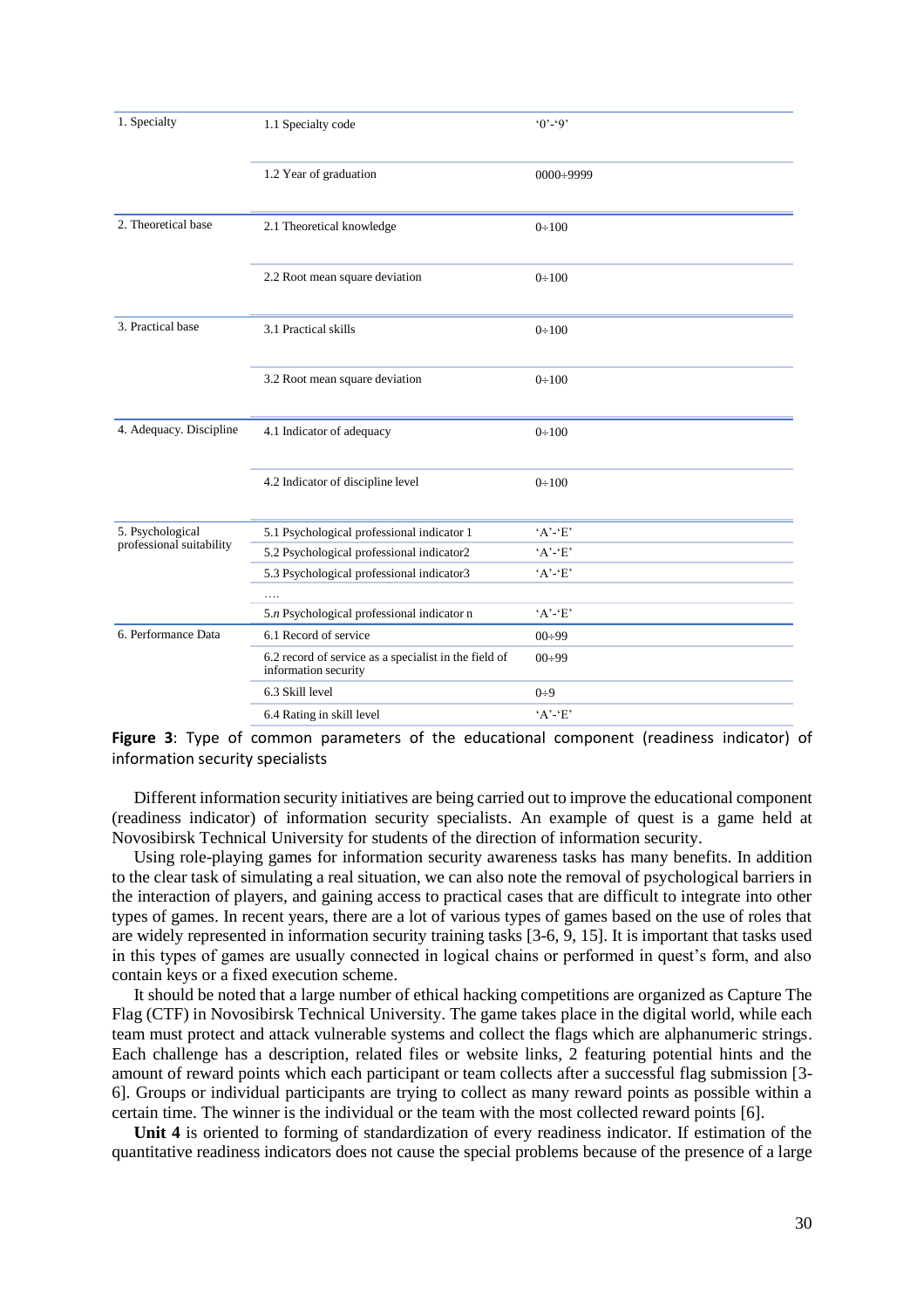number of mathematical models, then the readiness indicators require the special attention, because the object of estimation is characterized by the large degree of uncertainties.

The aim of this block are formalization and integration of the basic data formed in the process of quality evaluation. The choice of method of construction of member functions depends on the type of the decided task, complication of receipt of the checked-up information for decision, authenticity of this information, and also from labour intensiveness of algorithm of treatment of information at the construction of member functions.

**Unit 5** of the readiness index estimation algorithm assumes a standard procedure for quantitative evaluation of quantitative indicators and a fuzzy evaluation of qualitative indicators.

**Example.** In case of additional education (undergraduate, master's degree, higher education), reference is made in indicator 7 with indication of the cipher of the specialty (direction), after which an additional readiness indicator is formed, similar to presented before.

Note that the element "Year of the last advanced training" of component No. 7 is variable and reflects either the year of advanced training, or receiving a second education, or the assignment of a degree (title).

For example, in the case of the indicator "educational component of the IB audit" of type "090104.2005-90.10-70.15-40.95-ABAAA-4 (4) .B-2011.090900 (1) .K (1) .D (1)," one additional code is formed: "100401.2021-75.15-80.25-80.75-ABAAA" upon completion of training in the direction 100401 "Information security".

Let us first consider the first indicator:

090104.2005-90.10-70.15-40.95-ABAAA–4(4).B-2021.100401(1).К(1).D(1).

According to the described technique, component-by-component decryption yields the following results:

1. specialty - 090104.2005 ';

- a. specialty code 090104;
- b. year of completion 2005;
- 2. theoretical knowledge '90.10';
- a. the level of theoretical knowledge 90%;
- b. standard deviation of theoretical knowledge 10%;
- 3. practical skills 70.15 ';
- a. the level of practical skills 70%;
- b. standard deviation of practical skills 15%;
- 4. adequacy. discipline '40.95';
- a. adequacy 40%;
- b. discipline 95%;
- 5. indicator of psychological professional suitability "ABAAA";
- a. The level of purpose is' A ';
- b. Attention level 'B';
- c. Stress tolerance level 'A';
- d. Decency level 'A';
- e. The level of accuracy when working with data is'A '.
- 6. operation data "4 (4) .B";
- a. Work experience 4 years;
- b. Work experience in the specialty 4 years;
- c. Assessment of the manager "B";
- 7. advanced training "2021.100401 (1) .K (1) .D (1)";
- a. Year of last advanced training 2021;
- b. The code of the specialty of second education is 100401;
- c. The number of additional formations is 1;
- d. Degree K (candidate);
- e. The number of degrees is 1;
- f. Academic title D (Associate Professor);
- g. The number of scientific ranks is 1.

Next, consider a component by component additional measure of the fitness of the species:

"100401.2021-75.15-80.25-80.75-ABAAA".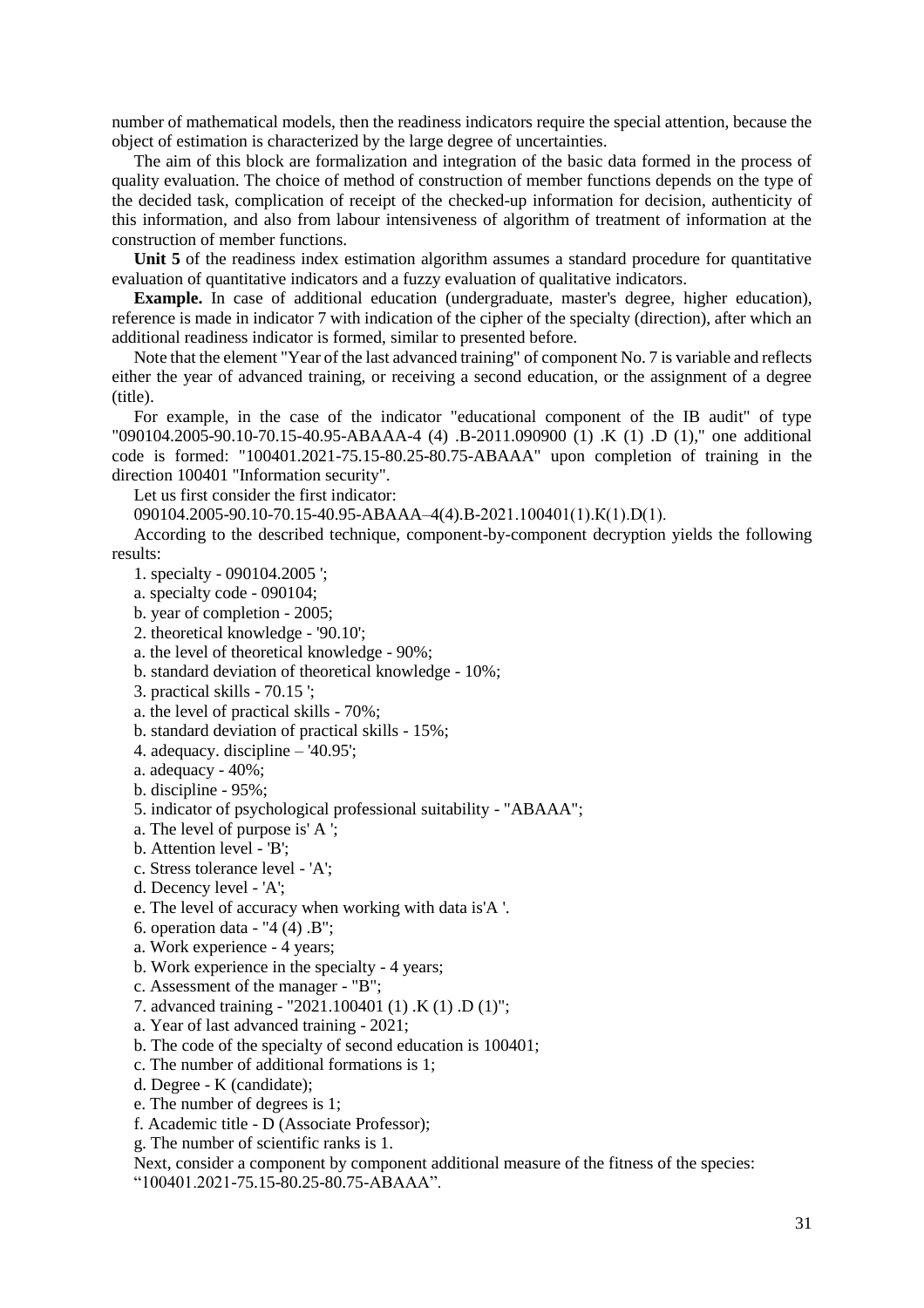According to the described technique, component-by-component decryption yields the following results:

- 1. specialty 100401.2021';
- a. specialty code 100401;
- b. year of completion 2021;
- 2. theoretical knowledge '75.15';
- a. the level of theoretical knowledge 75%;
- b. standard deviation of theoretical knowledge 15%;
- 3. practical skills 80.25 ';
- a. the level of practical skills 80%;
- b. standard deviation of practical skills 25%;
- 4. adequacy. discipline '80.75';
- a. adequacy 80%;
- b. discipline 75%;
- 5. indicator of psychological professional suitability 'ABAAA';
- a. The level of purpose is' A ';
- b. Attention level 'B';
- c. Stress tolerance level 'A';
- d. Decency level 'A';
- e. The level of accuracy when working with data is 'A '.

The formed indicator indicates the high educational achievements of the employee in the first specialty "Comprehensive protection of informatization objects" in the context of 90% theoretical knowledge and 70% practical skills with a small spread of 10-15% during the entire training period, as well as a high level of professional fitness (dominance of the results of the 'A' level).

Moreover, the specialist has 4 years of experience in the professional field.

The presence of an additional indicator indicates the presence of a second education in the field of information security (magistracy 100401 "Information Security"). The component composition indicates high levels of theoretical knowledge (75%) and practical skills (80%), adequacy (80%) and discipline (75%), as well as professional fitness (dominance of "A" level results).

In the end, based on a comprehensive measure of preparedness, it can be concluded that this employee is of interest to employers in the future.

## **4. Experimental part**

The technology of formation of qualitative and quantitative indicators in the form of the information security specialist readiness as an element of a trusted environment figure has been tested in Novosibirsk technical university. Students of different specialty (10.03.01 Information security, 10.05.03 Information security of automized systems) took part in this experiment (department information security). Thus, experimental work on the formation of indicators of readiness of specialists in the field of information security was carried out in the period 2020-2021.

The formation of readiness indicator of information security specialists, interaction with employers contributed to increasing the responsibility of all participants in the educational process for the total results. The results of pedagogical monitoring were: a clearer organization of practices, improved educational programs of a number of disciplines, modified educational and methodological complexes, modernized laboratory installations.

Teachers noted the increased interest of students in the learning process. From these positions, the motivational factor for learning was investigated throughout the training period according to the modified methodology.

Dynamics of structural elements of the readiness indicator on average (levels of theoretical knowledge, practical skills) is positive. Individual psychological qualities were assessed by specialists of the professional psychological selection group using a set of psychodiagnostical methods and tests taking into account modern requirements for an information protection specialist.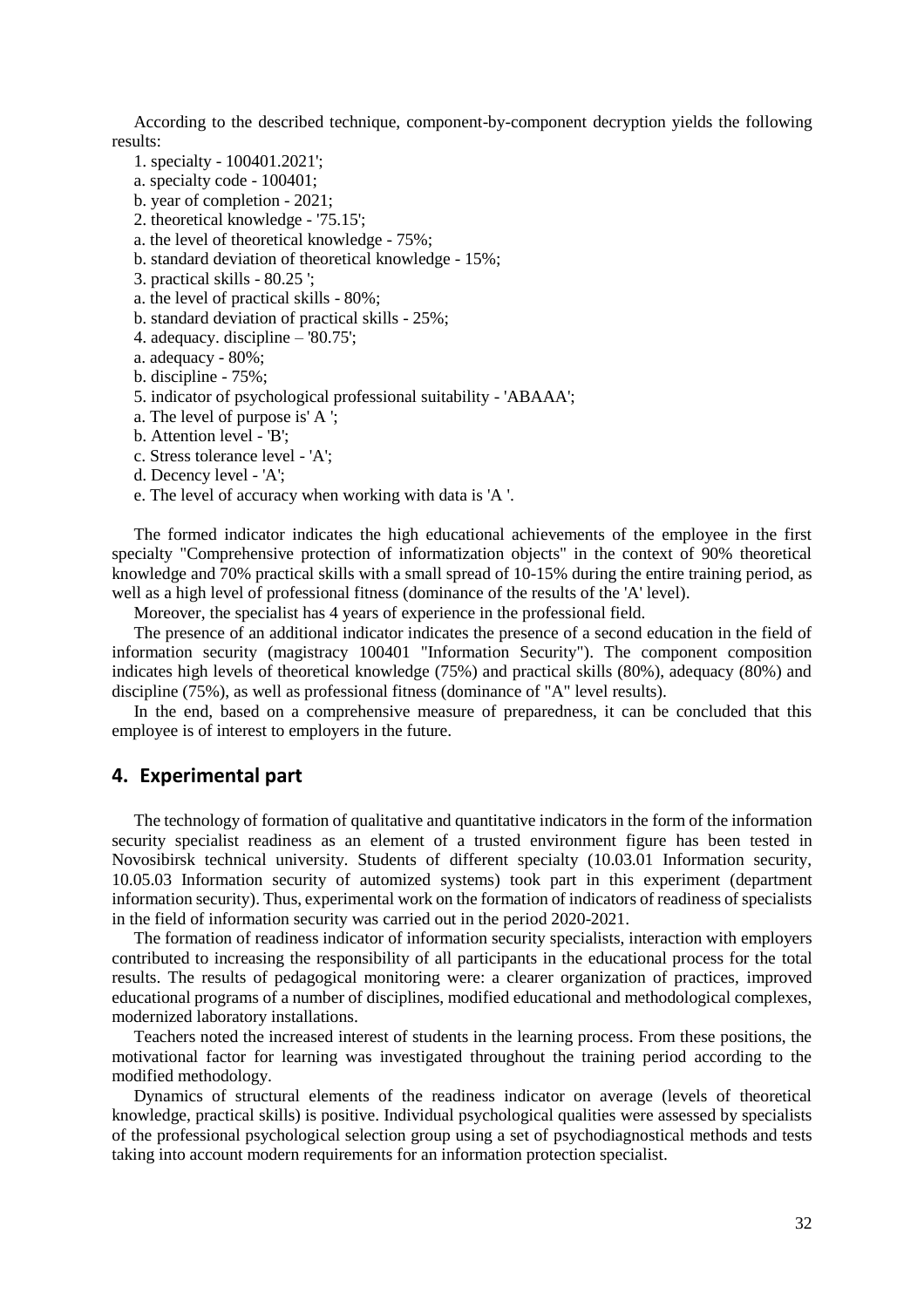The experts of the commission, when assessing the psychological qualities of specialists in the field of information security, made a conclusion on the professional suitability of graduates on the basis of levels of determination, mindfulness, stress resistance and others.

## **5. Conclusion**

The article discusses the characteristics of Information security management. Today, conducting an audit of information security management systems is a necessary and required activity. A number of organizations whose business is closely connected with the use of information technologies, such as banks, oil, gas, energy and telecommunications companies, have recently become more active in conducting audits of information security management systems. Information security risks from personnel constitute a separate group of information security risks of the organization with a specific set of causes and conditions for their implementation. Thus in order to optimize the processes of information security audit and applicant diagnostics, there is a need to develop an educational component as a multisociometric characteristic, firstly, an indicator of the readiness of applicants as the most important factor affecting the formation of the competence of a student at the university, secondly, an indicator of the readiness of a graduate of the university for professional activities, and thirdly, an indicator of the professionalism of an information security specialist, which is the resulting component of educational activities.

The multisociometrical readiness characteristic represents a 7-component symbolic set of elements (mnemonic code): specialty, theoretical base, practical base, indicators of adequacy and discipline, psychological professional suitability indicators, performance data indicators, additional indicators.

## **6. Acknowledgement**

This work was supported by the Vladimir Potanin Foundation for Basic Research project No GK21- 001229

## **7. References**

- [1] Bilbao A. Measuring security / A. Bilbao, E. Bilbao // 47th International Carnahan Conference on Security Technology (ICCST), 2013. pp. 1-5. https://doi.org/10.1109/CCST.2013.6922054.
- [2] Fernandez E. B. Measuring the Level of Security Introduced by Security Patterns / Fernandez E. B. et al // International Conference on Availability, Reliability and Security, 2010, pp. 565-568, doi: 10.1109/ARES.2010.111.
- [3] Hamari, J., Koivisto, J. and Sarsa, H. (2014). Does Gamification Work? A Literature Review of Empirical Studies on Gamification. Proceedings of the Annual Hawaii International Conference on System Sciences. 10.1109/HICSS.2014.377.
- [4] Hendrix, M., Al-Sherbaz, A., Victoria, B.: Game based cyber security training: are serious games suitable for cyber security training?. International Journal of Serious Games, 3(1), 53-61 (2016). https://doi.org/10.17083/ijsg.v3i1.107.
- [5] Hironori Washizaki, Security patterns: Research direction metamodel application and verification, Big Data and Information Security (IWBIS) 2017 International Workshop on, pp. 1-4, 2017.
- [6] Karagiannis S. An Analysis and Evaluation of Open Source Capture the Flag Platforms as Cybersecurity e-Learning Tools / Stylianos Karagiannis, Elpidoforos Maragkos, Emmanouil Magkos // IFIP World Conference on Information Security Education, 2020. DOI: 10.1007/978- 3-030-59291-2\_5.
- [7] Krokhaleva A. B. The human factor in the system of socially significant activity (article of the Higher Attestation Commission )/A. B. Krokhaleva, V. M. Belov//Mathematical structures and modeling. – 2017. - № 4(44). - p. 85 - 99.
- [8] Monica G. Tolani. Use of artificial intelligence in cyber defence / Monica G. Tolani, Harsha G. Tolani // International Research Journal of Engineering and Technology (IRJET), 2019. pp. 3084- 3087.